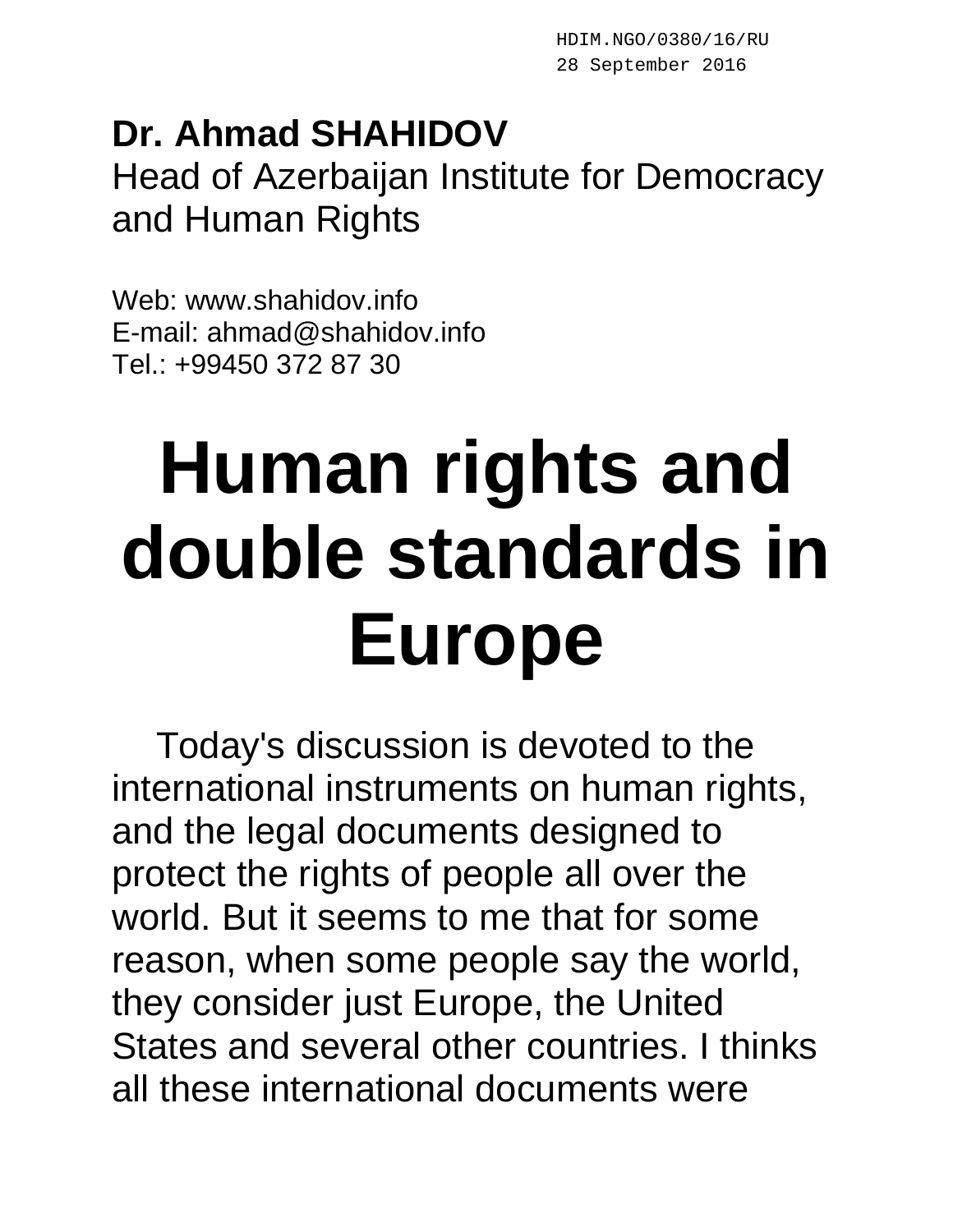prepared just the people living in those countries to live in peace and reconciliation.

Today in Europe when a man's nose bleeding all international organisations disseminates statements, held meetings, leading media outlets talks about it, shares the news. But there are countries that are experiencing tragedies every day people are dying, no one is talking about it. I can talk about the Nagorno-Karabakh conflict, I can talk about the killing of thousands of people. But today I want to draw your attention to these Azerbaijani citizens. Dilgam Asgarov and Shahbaz Guliyev - they are from Kelbajar, which is under occupation by Armenia nowdays. These two men are in Nagorno-Karabakh, in Shusha Prison now. In July of 2014 Armenian army took hostage these two civilians, held false trial forged through the judicial process, has condemned them.

Today we talked about the international laws and human rights conventions which